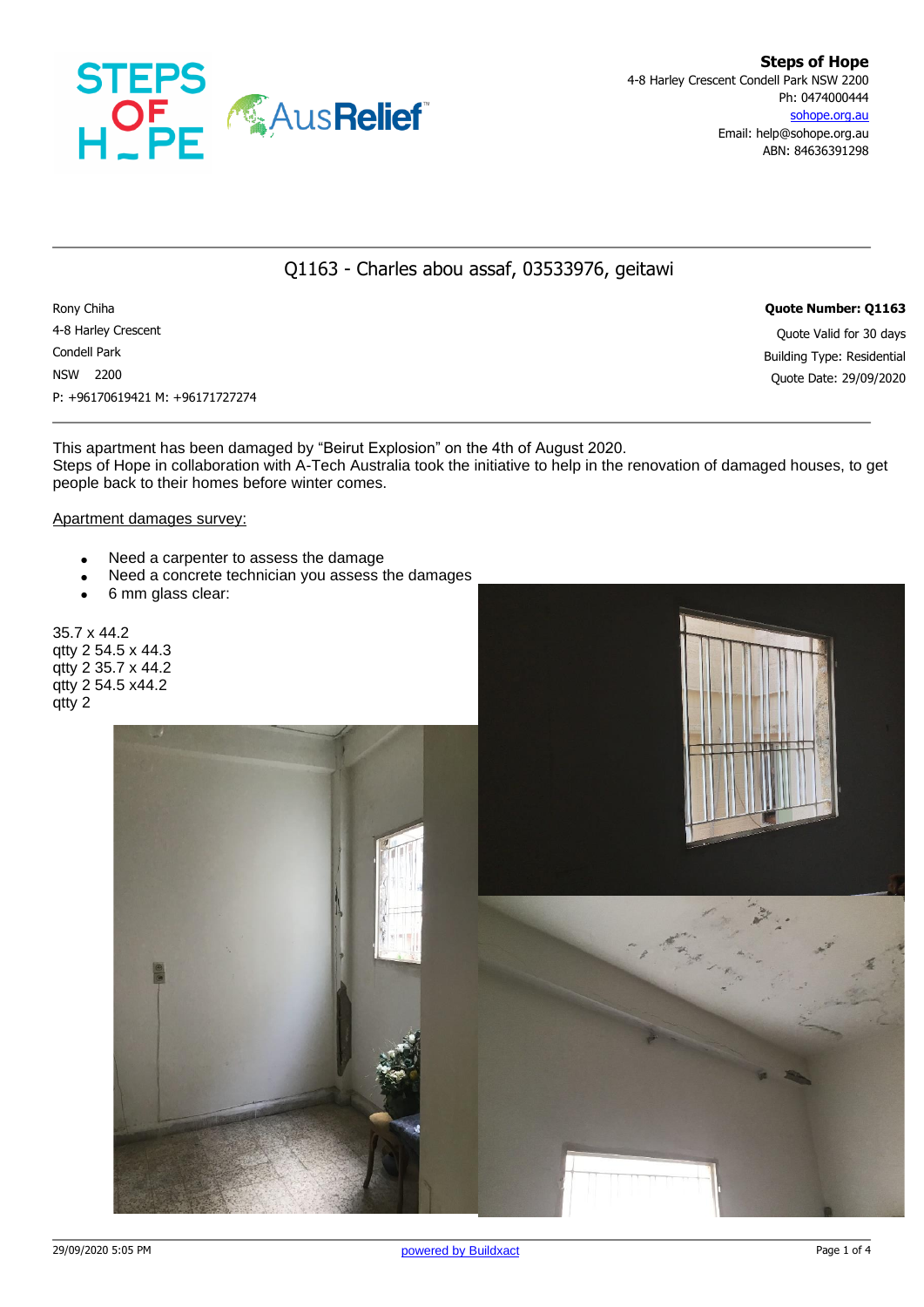

# Q1163 - Charles abou assaf, 03533976, geitawi

# **Estimate**

| Customer:<br>Rony Chiha<br>4-8 Harley Crescent<br>Condell Park<br>NSW 2200<br>Ph: +96170619421 |                        |                                                            | <b>Estimate Details:</b>                                                           |              |  |
|------------------------------------------------------------------------------------------------|------------------------|------------------------------------------------------------|------------------------------------------------------------------------------------|--------------|--|
|                                                                                                |                        | Net Total:<br>Markup:<br>$Tax$ :<br><b>Estimate Total:</b> | \$560.00<br>\$0.00 (0%)<br>\$0.00<br>\$560.00<br><b>Building Type: Residential</b> |              |  |
| Email: help@sohope.org.au                                                                      |                        |                                                            | Date Prepared: 29/09/2020                                                          |              |  |
|                                                                                                |                        | Cost Items                                                 |                                                                                    |              |  |
| Code                                                                                           | Description            | Units / UOM                                                | Unit Cost                                                                          | <b>Total</b> |  |
| 1<br>Glass                                                                                     |                        |                                                            |                                                                                    | \$30.00      |  |
| 1.1                                                                                            | 6mm Glass              | 2.000 m2                                                   | \$15.00                                                                            | \$30.00      |  |
|                                                                                                | 6mm Clear Glass        | 2'                                                         | \$15.00                                                                            |              |  |
| $\overline{\mathbf{2}}$<br><b>Materials</b>                                                    |                        |                                                            |                                                                                    | \$350.00     |  |
| 2.1                                                                                            | Wood $+$ accessories   | 1.000                                                      | \$150.00                                                                           | \$150.00     |  |
| 2.2                                                                                            | concrete work          | 1.000                                                      | \$200.00                                                                           | \$200.00     |  |
| 3<br>Labor                                                                                     |                        |                                                            |                                                                                    | \$180.00     |  |
| 3.1                                                                                            | Professional Installer | 2.000 Day                                                  | \$55.00                                                                            | \$110.00     |  |
|                                                                                                | Professional Installer | $2^{\prime}$                                               | \$55.00                                                                            |              |  |
| 3.2                                                                                            | Second Installer       | 2.000 Day                                                  | \$35.00                                                                            | \$70.00      |  |
|                                                                                                | Second Installer       | 2'                                                         | \$35.00                                                                            |              |  |

Net Total: \$560.00

Markup: \$0.00

Tax: \$0.00

## **Estimate Total: \$560.00**